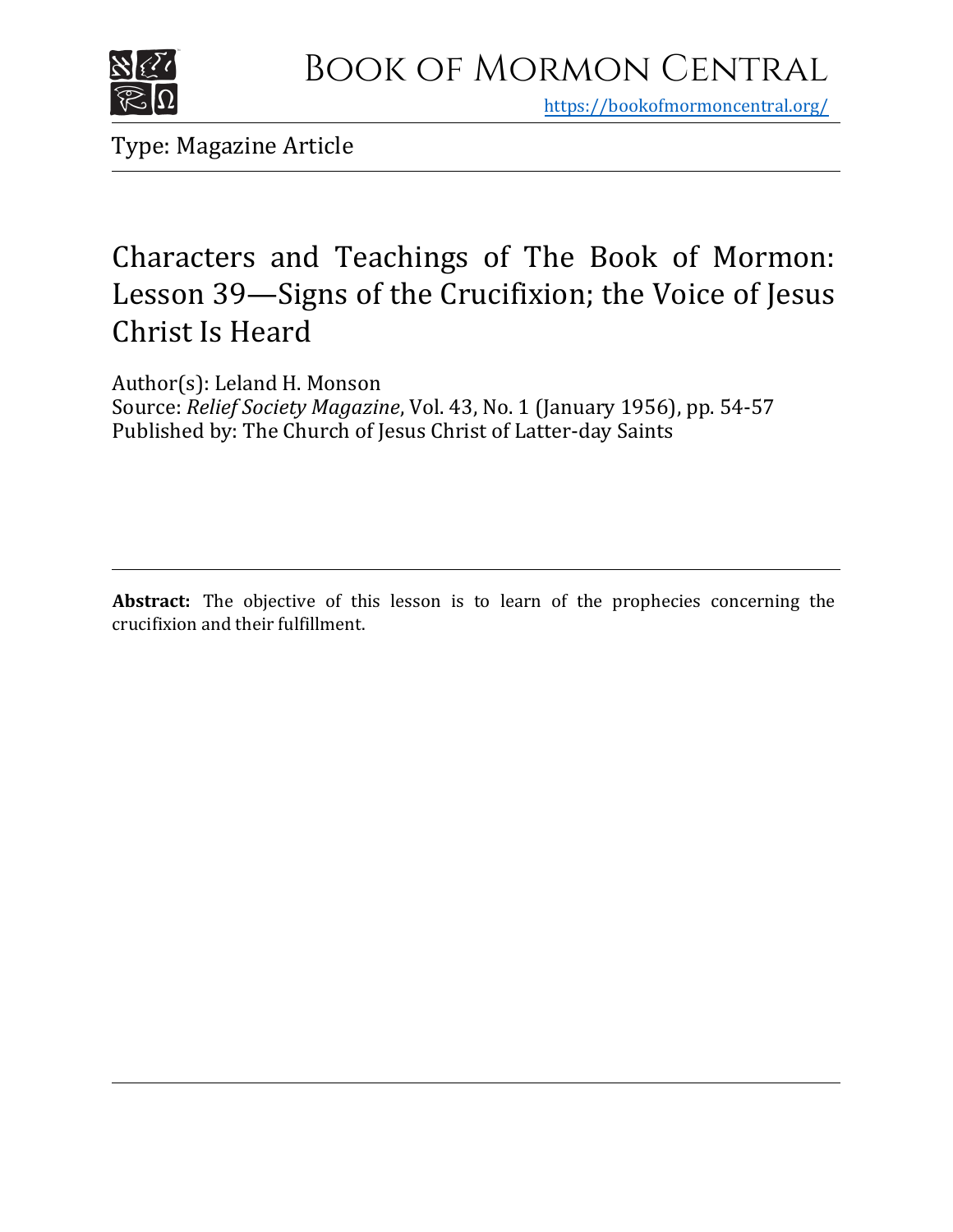

*ofkeology—*Characters and Teachings of The Book of Mormon

Lesson 39—Signs of the Crucifixion; the Voice of Jesus Christ Is Heard

*Elder Leland H. Monson*

(Text: The Book of Mormon: <sup>3</sup> Nephi, chapters 8-10)

For Tuesday, April 3, 1956

Objective: To learn of the prophecies concerning the crucifixion and their fulfillment.

 $\mathbf{B}^Y$  thirty-four A.D. people began to look for the fulfillment of the prophecy of Samuel the Lamanite relating to the crucifixion of Jesus Christ on the Eastern Hemisphere. Samuel had said:

<u>կ</u>

. . . behold, in that day that he shall suffer death the sun shall be darkened and refuse to give his light unto you; and also the moon and the stars; and there shall be no light upon the face of this land, even from the time that he shall suffer death, for the space of three days, to the time that he shall rise again from the dead. Yea, at the time that he shall yield up the ghost there shall be thunderings and lightnings for the space of many hours, and the earth shall shake and tremble; and the rocks which are upon the face of this earth, which are both above the earth and beneath, which ye know at this time are solid, or the more part of it is one solid mass, shall be broken up (Helaman 14:20-21; see also verses 22-29).

### *Fulfillment of Prophecy*

*of Destruction*

In thirty-four A.D., this remarkable prophecy had its literal fulfillment. Mormon, recording the event, wrote:

And it came to pass in the thirty and fourth year, in the first month, on the fourth day of the month, there arose a great storm, such an one as never had been known in all the land. And there was also a great and terrible tempest; and there was terrible thunder, insomuch that it did shake the whole earth as if it was about to divide asunder. And there were exceeding sharp lightnings, such as never had been known in all the land (3 Nephi  $8:5-7$ ).

Mormon then details the nature of the destruction:

And there was a great and terrible destruction in the land southward. But . . .

Page 54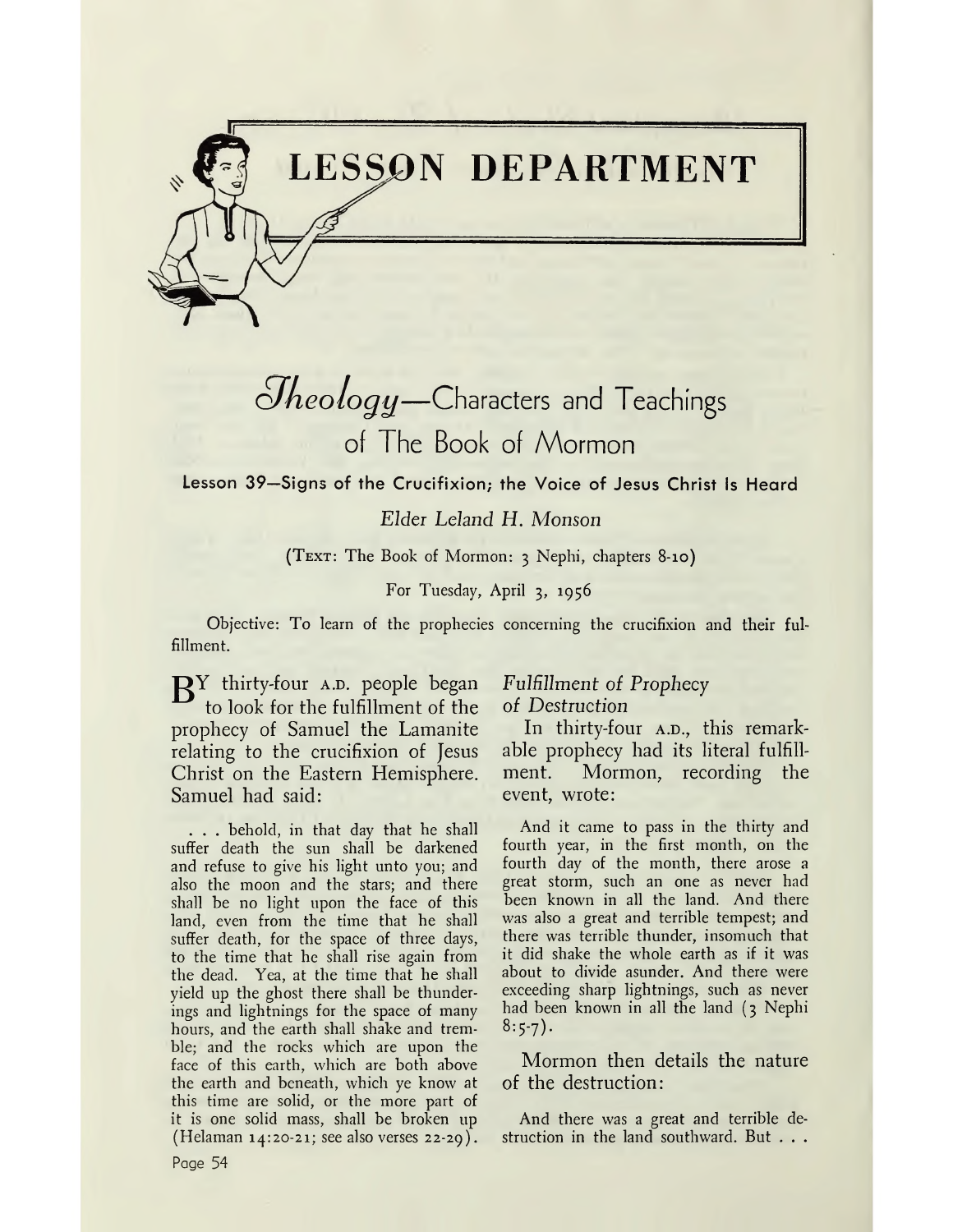there was a more great and terrible destruction in the land northward; for behold, the whole face of the land was changed, because of the tempest and the whirlwinds, and the thunderings and the lightnings, and the exceeding great quaking of the whole earth; And the highways were broken up, and the level roads were spoiled, and many smooth places became rough. And many great and notable cities were sunk, and many were burned, and many were shaken till the buildings thereof had fallen to the earth, and the inhabitants thereof were slain, and the places were left desolate (3 Nephi  $\overline{8:11-14}$ .

Zarahemla was gutted by fire, the city of Moroni sank into the sea, and Moronihah was buried beneath a mountain. And these are only examples of what happened to many others.

After this destruction "thick darkness" settled over the land, so thick that the people whose lives were spared could ". . . feel the vapor of darkness" (3 Nephi 8:20). In fact, it was impossible to light candles or torches.

. . . neither could there be fire kindled with their fine and exceedingly dry wood, so that there could not be any light at all; And there was not any light seen, neither fire, nor glimmer, neither the sun, nor the moon, nor the stars, for so great were the mists of darkness which were upon the face of the land (3 Nephi  $8:21-22$ .

#### Lamentations of Survivors

Survivors of the destruction lamented that they had not heeded the prophets.

And in one place they were heard to cry, saying: O that we had repented before this great and terrible day, and then would our brethren have been spared, and they would not have been burned in that great city Zarahemla (3 Nephi 8:24).

#### *The Voice of Jesus Christ* Amidst these lamentations:

. . . there was a voice heard among all the inhabitants of the earth, upon all the face of this land, crying: Wo, wo, wo unto this people; wo unto the inhabitants of the whole earth except they shall repent; for the devil laugheth, and his angels rejoice, because of the slain of the fair sons and daughters of my people; and it is because of their iniquity and abominations that they are fallen! (3 Nephi  $9:1-2$ ).

And many great destructions have I caused to come upon this land, and upon this people, because of their wickedness and their abominations.

O all ye that are spared because ye were more righteous than they, will ye not now return unto me, and repent of your sins, and be converted, that I may heal you?

Yea, verily I say unto you, if ye will come unto me ye shall have eternal life. Behold, mine arm of mercy is extended towards you, and whosoever will come, him will I receive; and blessed are those who come unto me.

Behold, I am Jesus Christ the Son of God. I created the heavens and the earth, and all things that in them are. I was with the Father from the beginning. I am in the Father, and the Father in me; and in me hath the Father glorified his name.

I came unto my own, and my own received me not. And the scriptures concerning my coming are fulfilled.

And as many as have received me, to them have I given to become the sons of God; and even so will I to as many as shall believe on my name, for behold, by me redemption cometh, and in me is the law of Moses fulfilled.

I am the light and the life of the world. I am Alpha and Omega, the beginning and the end.

And ye shall offer up unto me no more the shedding of blood; yea, your sacrifices and your burnt offerings shall be done away, for I will accept none of your sacrifices and your burnt offerings.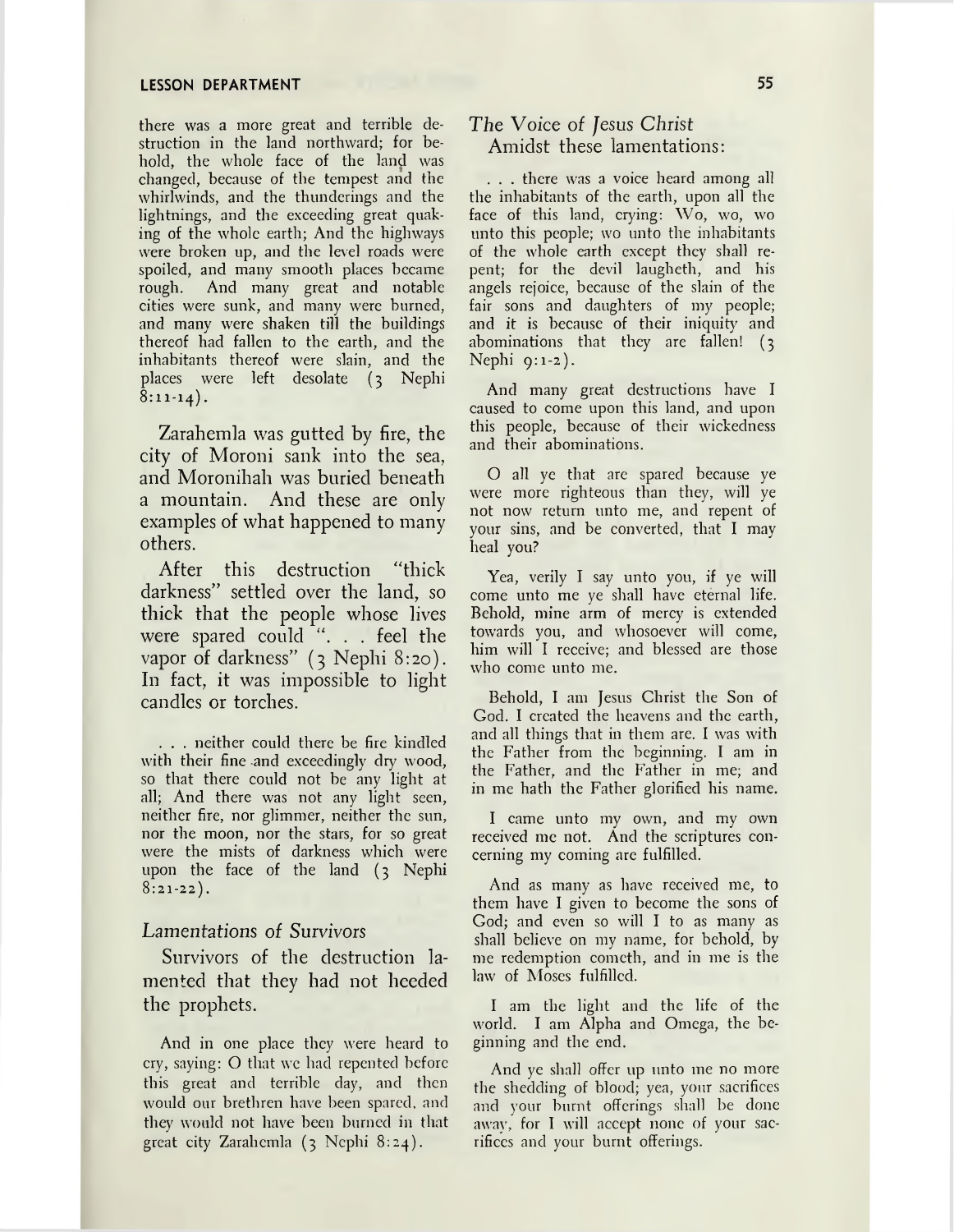#### **<sup>56</sup> RELIEF SOCIETY MAGAZINE—JANUARY <sup>1956</sup>**

And ye shall offer for a sacrifice unto me a broken heart and a contrite spirit. And whoso cometh unto me with a broken heart and a contrite spirit, him will I baptize with fire and with the Holy Ghost, even as the Lamanites, because of their faith in me at the time of their conversion, were baptized with fire and with the Holy Ghost, and they knew it not.

Behold, I have come unto the world to bring redemption unto the world, to save the world from sin.

Therefore, whoso repenteth and cometh unto me as a little child, him will I receive, for of such is the kingdom of God. Behold, for such I have laid down my life, and have taken it up again; therefore repent, and come unto me ye ends of the earth, and be saved  $(3 \text{ Nephi } 9:12-22)$ .

After these sayings there was silence in the land for many hours. Then the voice of Jesus was heard again, telling them that he had often wanted to gather this branch of the house of Israel together as a hen gathers her chickens, but they would not permit it. This instruction was followed by more weeping and howling over the loss of their kindred and friends.

Then it was that the three-day period was ended, and darkness dispersed from off the land, and the destruction ceased.

#### Appearance of *Christ to Nephites*

It was only the more righteous of the people who remained to rejoice over the appearance of the Son of God, only those who had received the prophets:

And the earth did cleave together again, that it stood; and the mourning, and the weeping, and the wailing of the people who were spared alive did cease; and their mourning was turned into joy, and their lamentations into the praise and thanksgiving unto the Lord Jesus Christ, their Redeemer (3 Nephi 10:10).

Mormon cautions the reader of the account to read with understanding:

And now, whoso readeth, let him understand; he that hath the scriptures, let him search them, and see and behold if all these deaths and destructions by fire, and by smoke, and by tempests, and by whirlwinds, and by the opening of the earth to receive them, and all these things are not unto the fulfilling of the prophecies of many of the holy prophets.

Behold, I say unto you, Yea, many have testified of these things at the coming of Christ, and were slain because they testified of these things.

Yea, the prophet Zenos did testify of these things, and also Zenock spake concorning these things, because they testified particularly concerning us, who are the remnant of their seed.

Behold, our father Jacob also testified concerning a remnant of the seed of Joseph. And behold, are not we a remnant of the seed of Joseph? And these things which testify of us, are they not written upon the plates of brass which our father Lehi brought out of Jerusalem? (3 Nephi  $10:14-17$ .

Thus we see the literal fulfillment of the prophecies concerning the destructions which were to accompany the crucifixion of Christ. We see the glorious appearance of the Christ on the Western Hemisphere. Nephi became an active participant as one of the twelve disciples of Christ in helping to establish a period of freedom and security, of happiness and serenity.

Mormon does not unfold this portion of his record to us without showing how the Lord blessed those who had survived, saying:

And it came to pass that in the ending of the thirty and fourth year, behold, I will show unto you that the people of Nephi who were spared, and also those